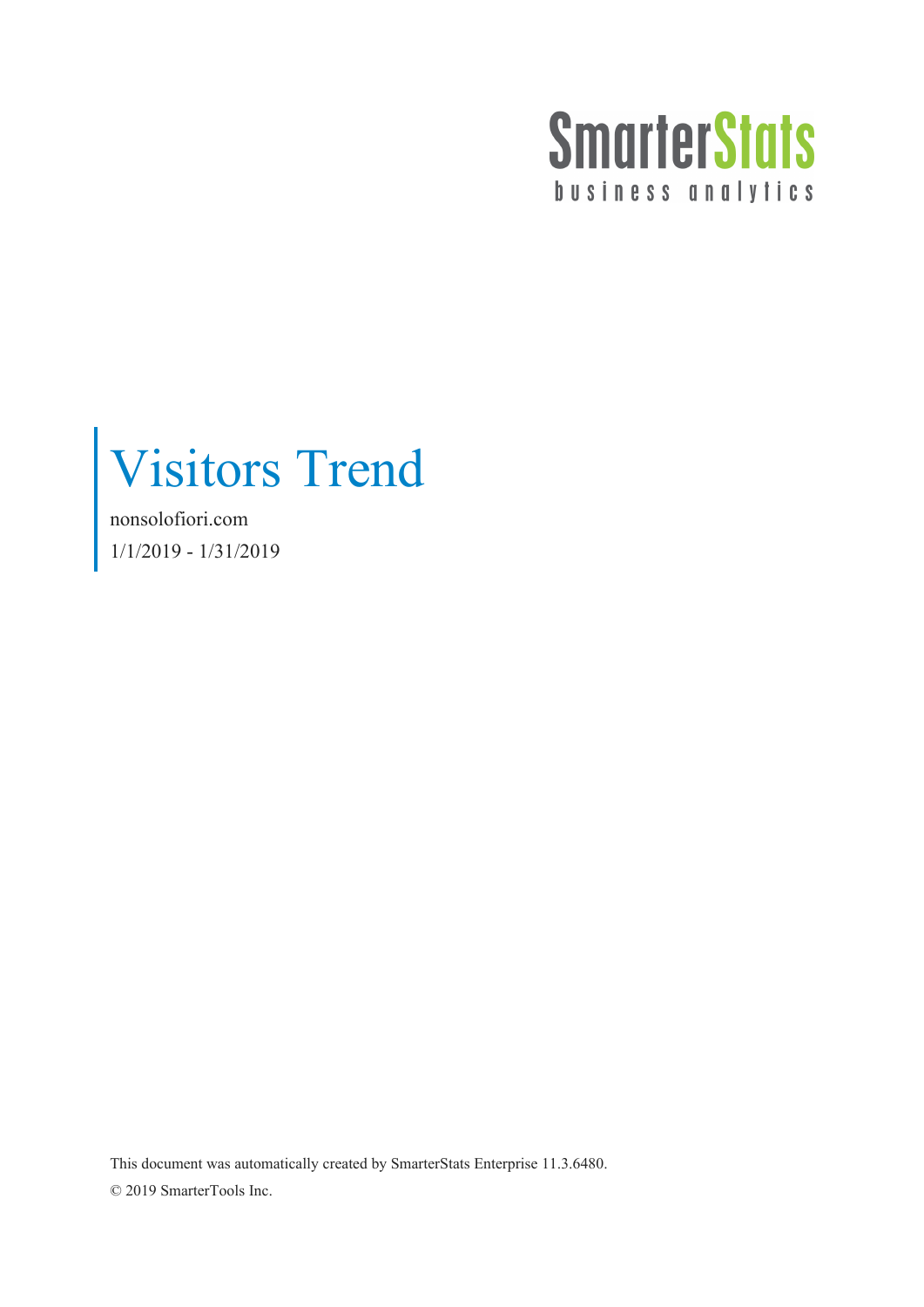1/1/2019 - 1/31/2019

|        | $\longrightarrow$ Visitors $\longrightarrow$ New Visits |
|--------|---------------------------------------------------------|
| 14,000 | ٠                                                       |
| 12,000 |                                                         |
| 10,000 |                                                         |
| 8,000  |                                                         |
| 6,000  |                                                         |
| 4,000  |                                                         |
| 2,000  |                                                         |
| 0      |                                                         |

January, 2019

| Date          | <b>Visitors</b> | <b>Unique Visits</b> | <b>New Visits</b> | <b>Return Visits</b> |
|---------------|-----------------|----------------------|-------------------|----------------------|
| January, 2019 | 13.494          | 7,222                | 7.222             |                      |
| Total         | 13.494          | 7,222                | 7.222             |                      |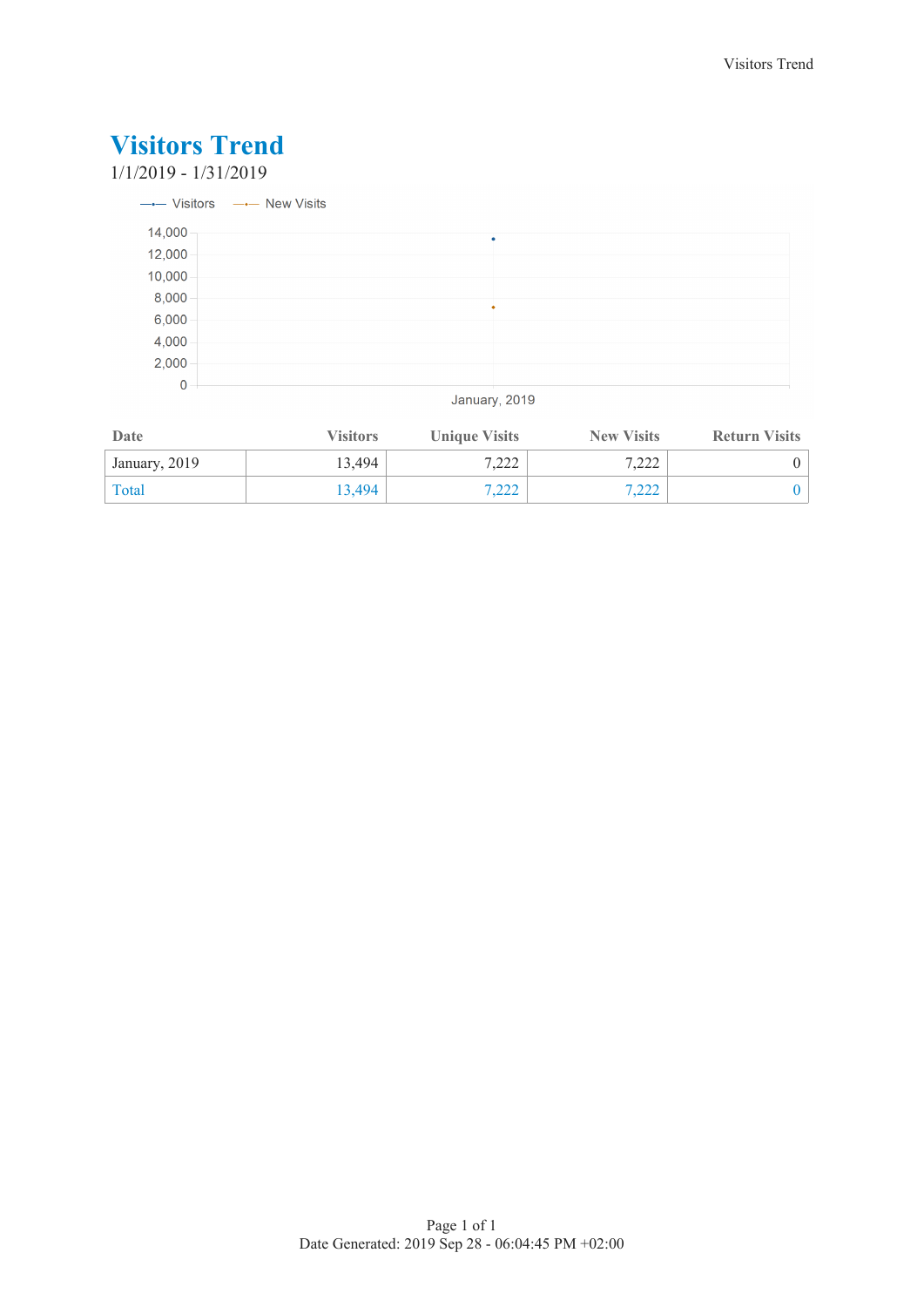

Visitors Trend

nonsolofiori.com 2/1/2019 - 2/28/2019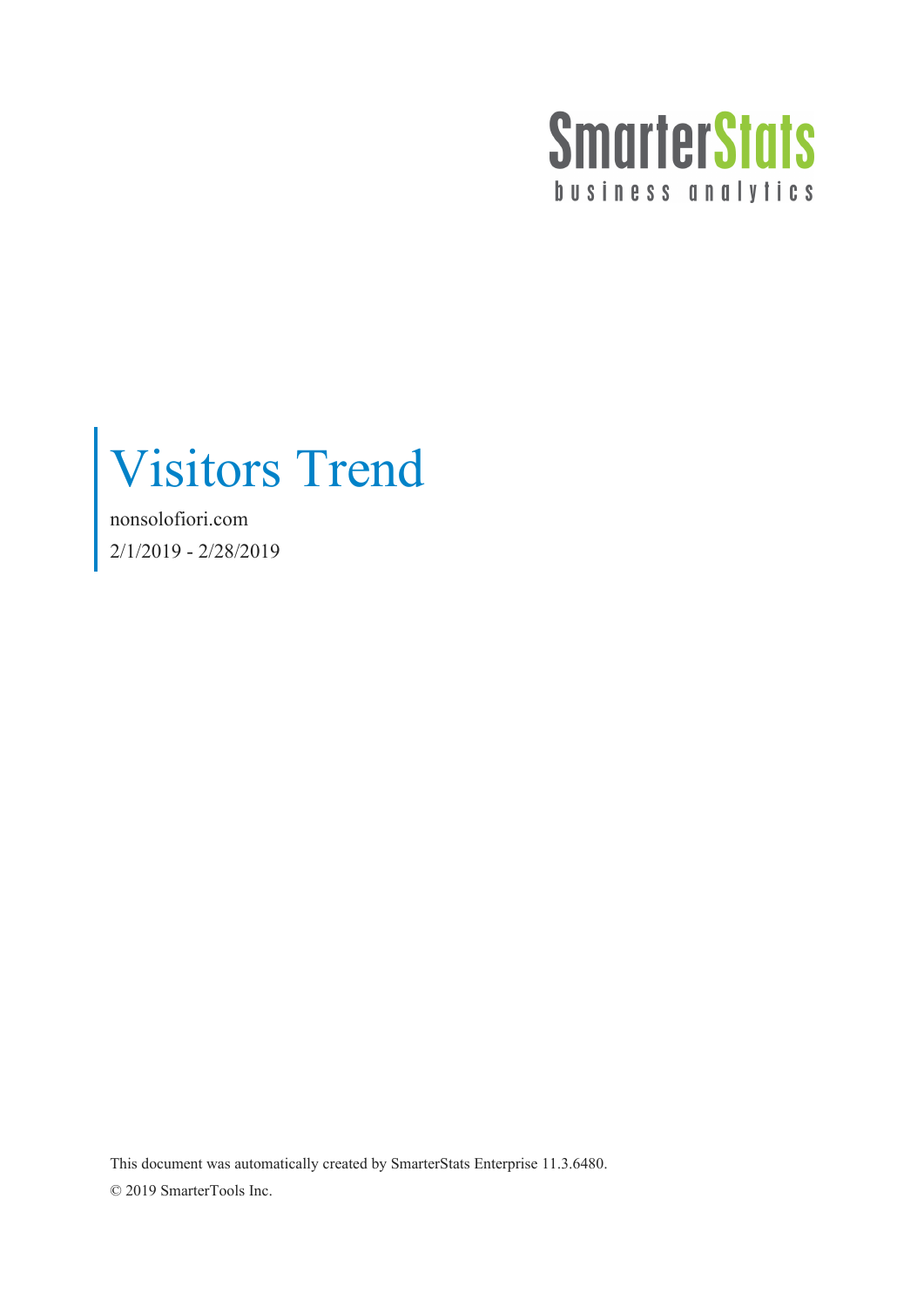2/1/2019 - 2/28/2019

|        | --- Visitors --- New Visits |
|--------|-----------------------------|
| 14,000 |                             |
| 12,000 |                             |
| 10,000 |                             |
| 8,000  | ٠                           |
| 6,000  |                             |
| 4,000  |                             |
| 2,000  |                             |
| 0      |                             |

February, 2019

| Date           | <b>Visitors</b> | <b>Unique Visits</b> | <b>New Visits</b> | <b>Return Visits</b> |
|----------------|-----------------|----------------------|-------------------|----------------------|
| February, 2019 | 13,207          | 7,631                | 7.631             |                      |
| Total          | 13.207          | 7,631                | 7.631             |                      |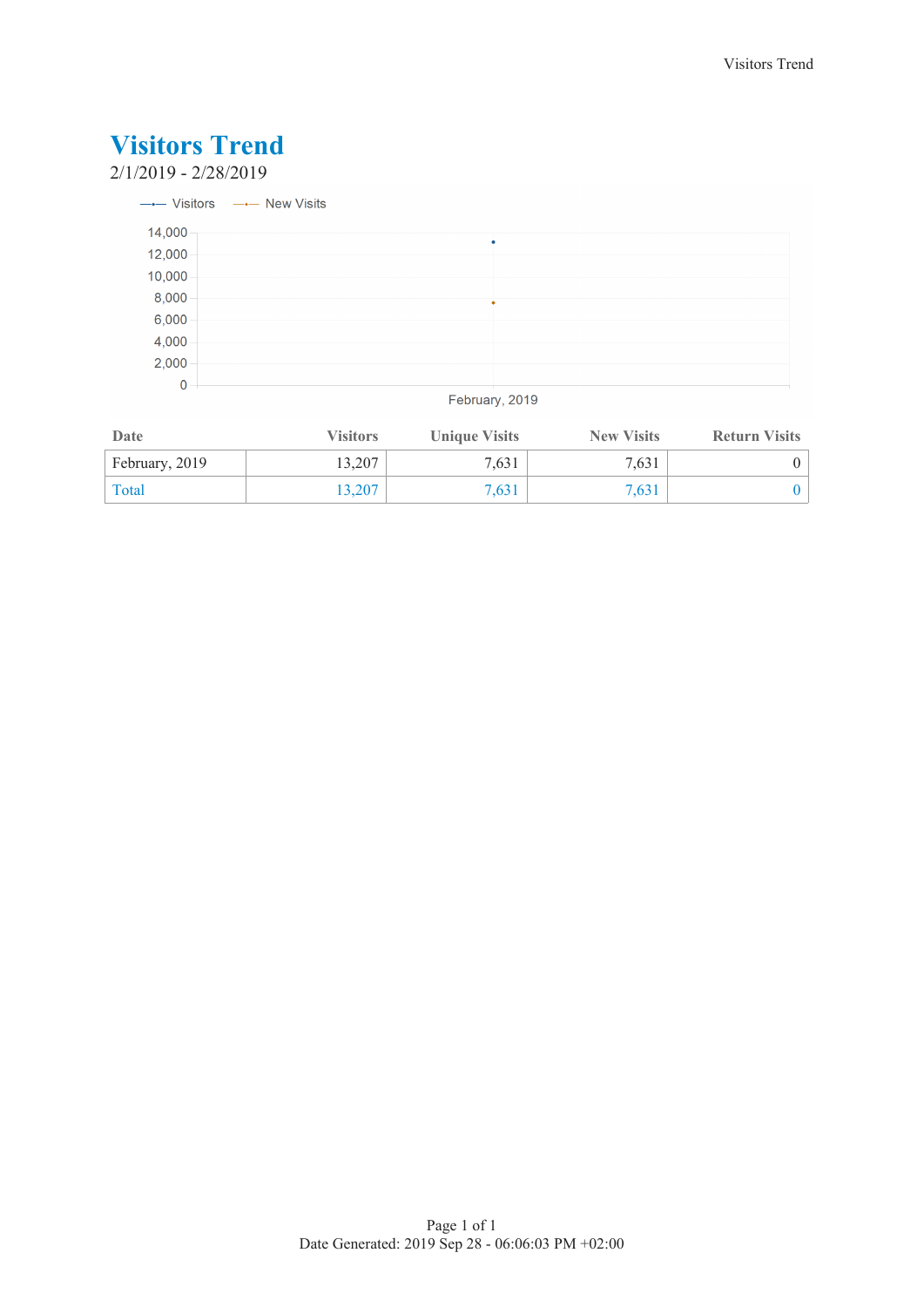

Visitors Trend

nonsolofiori.com 3/1/2019 - 3/31/2019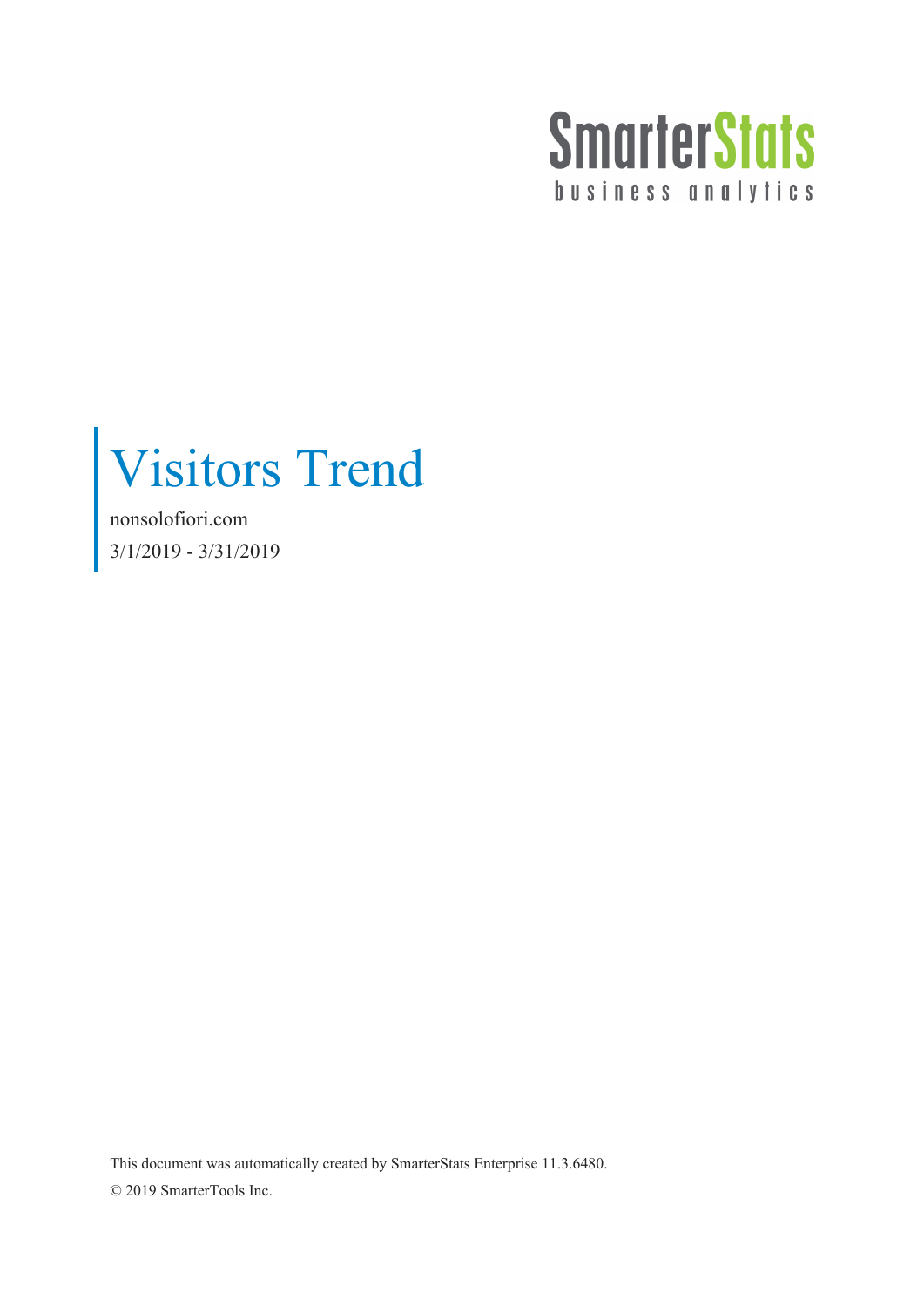

| Date        | <b>Visitors</b> | <b>Unique Visits</b> | <b>New Visits</b> | <b>Return Visits</b> |
|-------------|-----------------|----------------------|-------------------|----------------------|
| March, 2019 | 16.438          | 9.649                | 9.649             |                      |
| Total       | 16.438          | 9,649                | 9.649             |                      |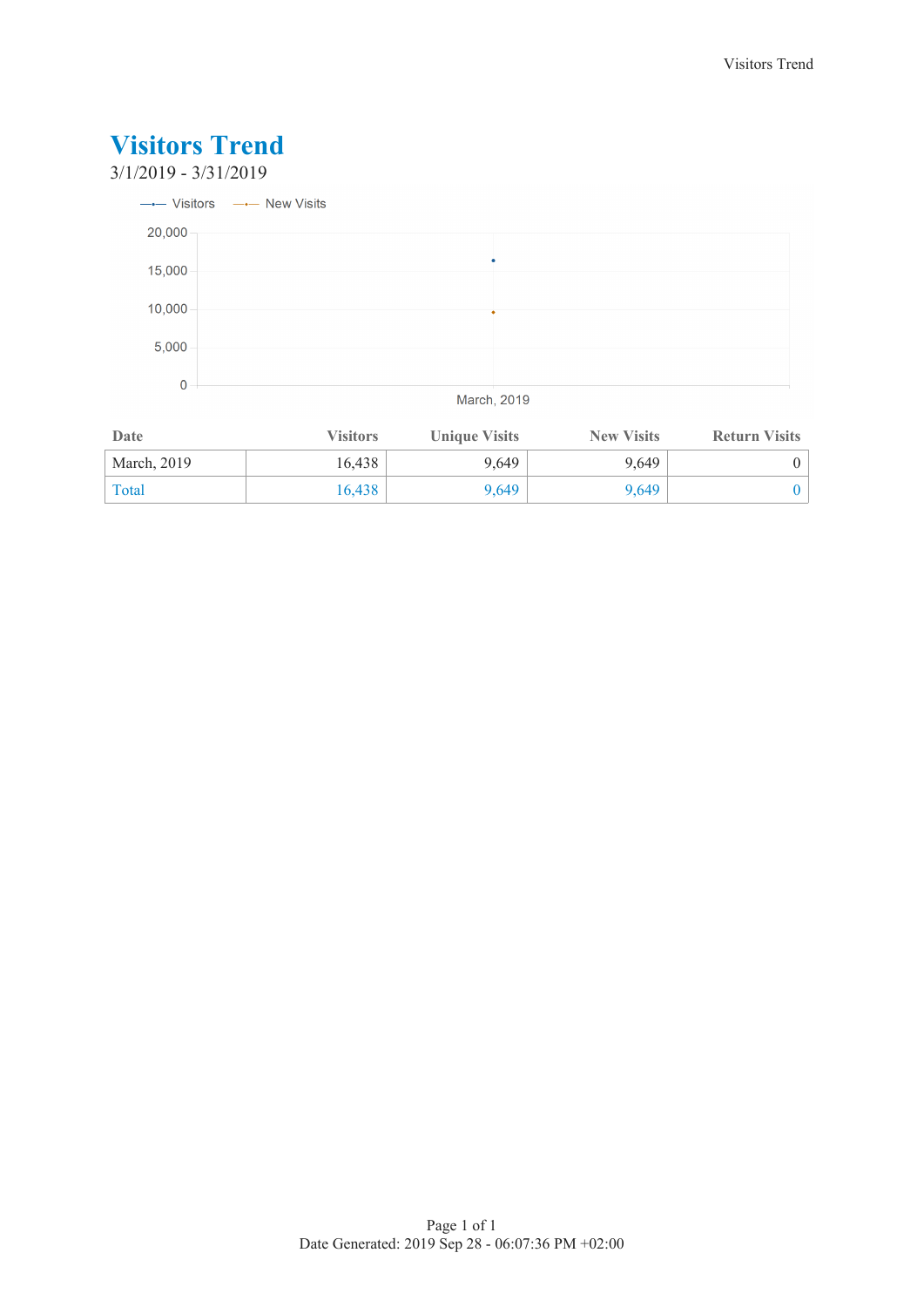

Visitors Trend

nonsolofiori.com 4/1/2019 - 4/30/2019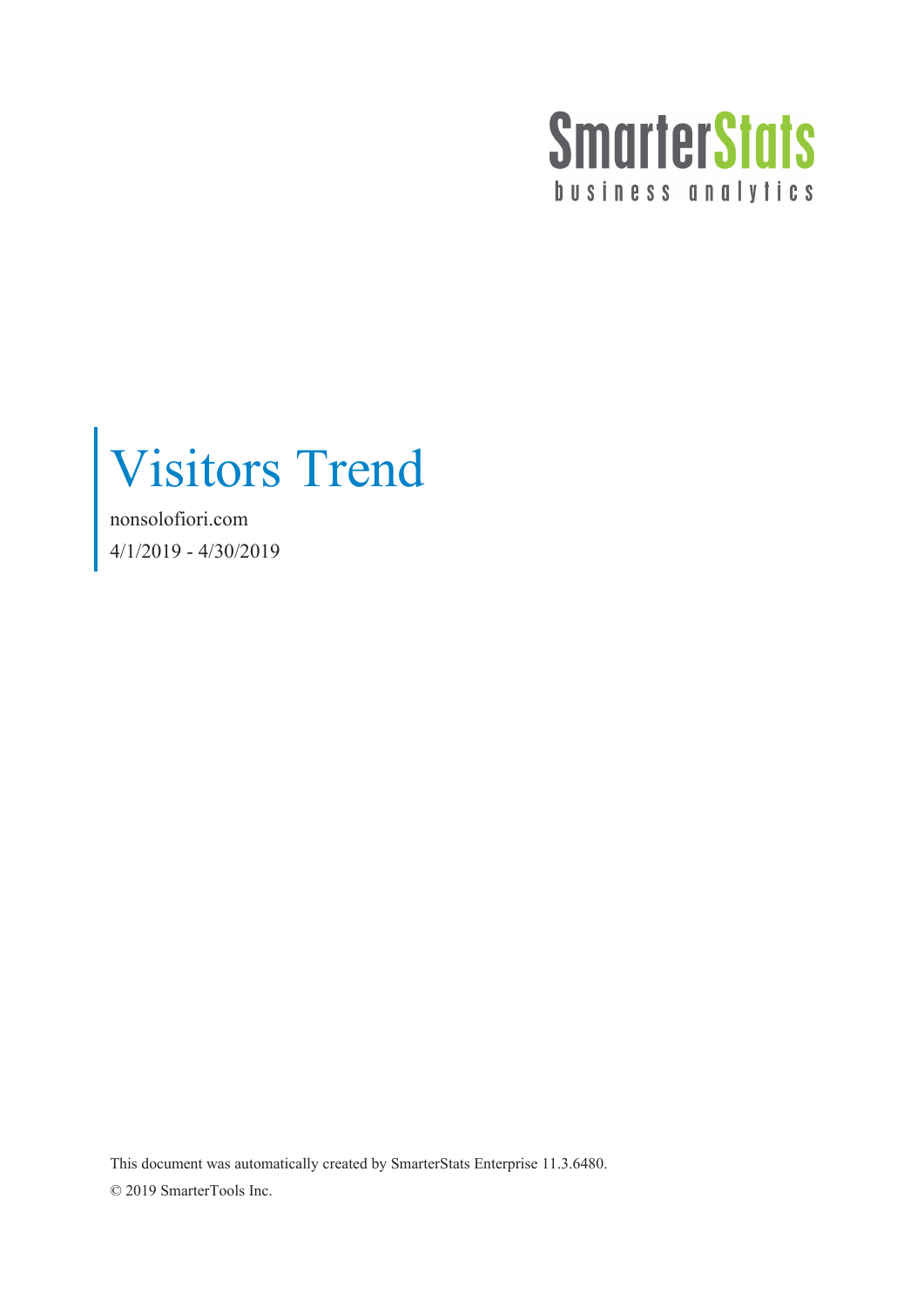### 4/1/2019 - 4/30/2019

|        | $\rightarrow$ Visitors $\rightarrow$ New Visits $\rightarrow$ Return Visits |                                        |  |  |
|--------|-----------------------------------------------------------------------------|----------------------------------------|--|--|
| 16,000 |                                                                             |                                        |  |  |
| 14,000 |                                                                             |                                        |  |  |
| 12,000 |                                                                             |                                        |  |  |
| 10,000 |                                                                             |                                        |  |  |
| 8,000  |                                                                             |                                        |  |  |
| 6,000  |                                                                             |                                        |  |  |
| 4,000  |                                                                             |                                        |  |  |
| 2,000  |                                                                             |                                        |  |  |
| 0      |                                                                             |                                        |  |  |
|        |                                                                             | $\mathbf{A}$ $\mathbf{B}$ $\mathbf{A}$ |  |  |

#### April, 2019

| Date        | <b>Visitors</b> | <b>Unique Visits</b> | <b>New Visits</b> | <b>Return Visits</b> |
|-------------|-----------------|----------------------|-------------------|----------------------|
| April, 2019 | 14.039          | 8,295                | 8.295             |                      |
| Total       | 14.039          | 8,295                | 8,295             |                      |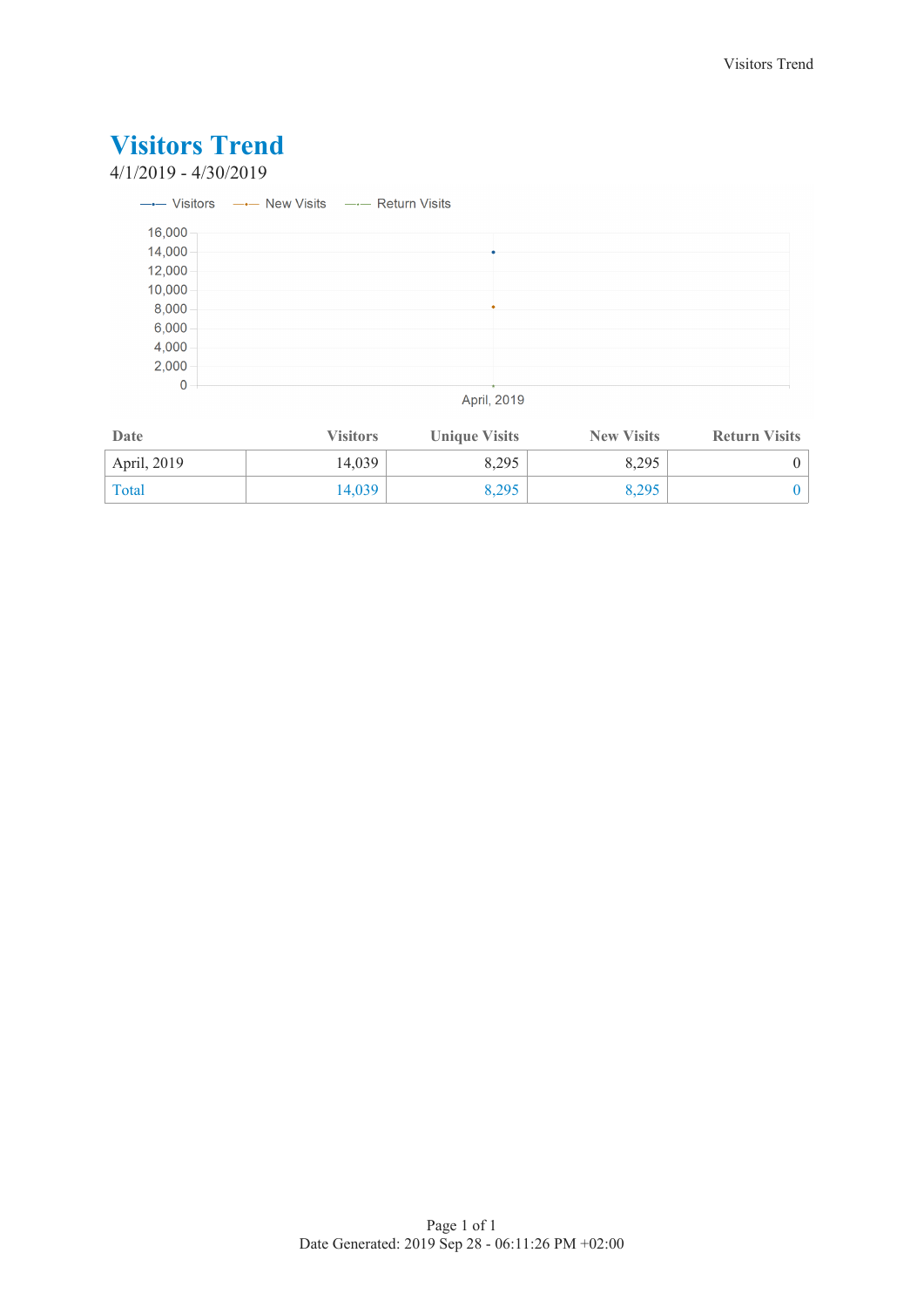

Visitors Trend

nonsolofiori.com 5/1/2019 - 5/31/2019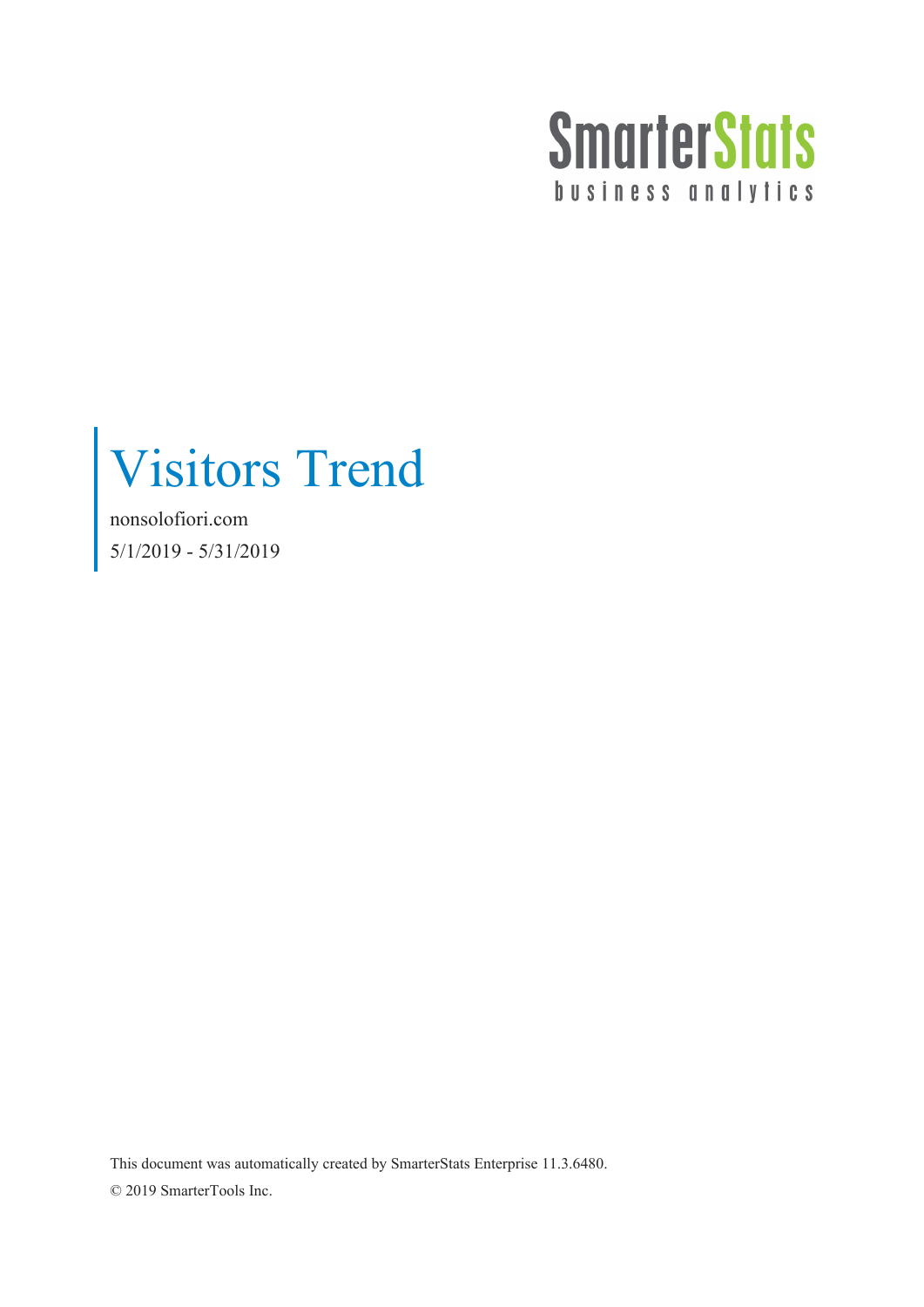### 5/1/2019 - 5/31/2019

|             | $\rightarrow$ Visitors $\rightarrow$ New Visits $\rightarrow$ Return Visits |   |  |  |
|-------------|-----------------------------------------------------------------------------|---|--|--|
| 16,000      |                                                                             |   |  |  |
| 14,000      |                                                                             |   |  |  |
| 12,000      |                                                                             |   |  |  |
| 10,000      |                                                                             |   |  |  |
| 8,000       |                                                                             | ٠ |  |  |
| 6,000       |                                                                             |   |  |  |
| 4,000       |                                                                             |   |  |  |
| 2,000       |                                                                             |   |  |  |
| $\mathbf 0$ |                                                                             |   |  |  |
|             |                                                                             | . |  |  |

### May, 2019

| Date      | <b>Visitors</b> | <b>Unique Visits</b> | <b>New Visits</b> | <b>Return Visits</b> |
|-----------|-----------------|----------------------|-------------------|----------------------|
| May, 2019 | 14,240          | 8,376                | 8.376             |                      |
| Total     | 14.240          | 8.376                | 8.376             |                      |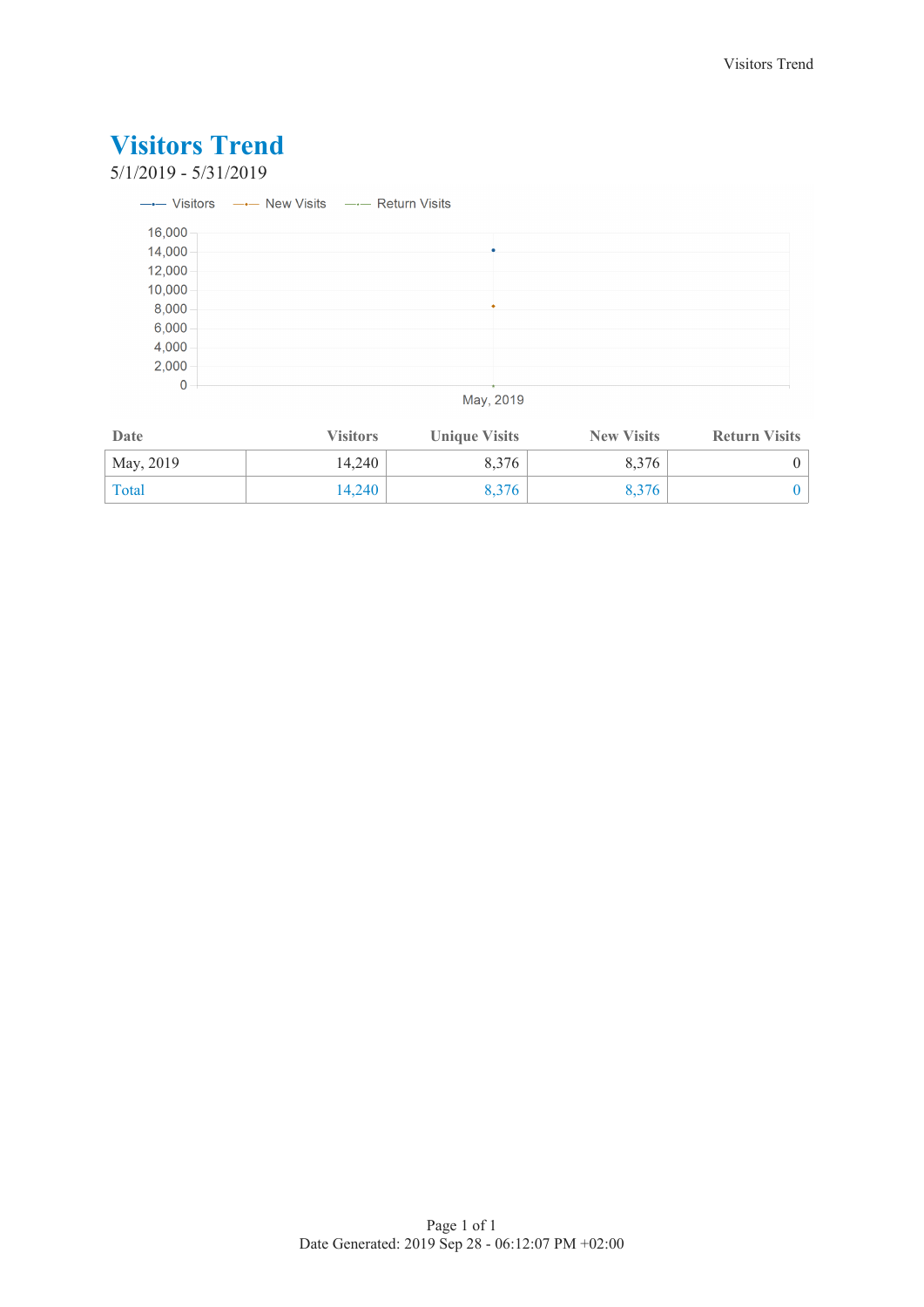

Visitors Trend

nonsolofiori.com 6/1/2019 - 6/30/2019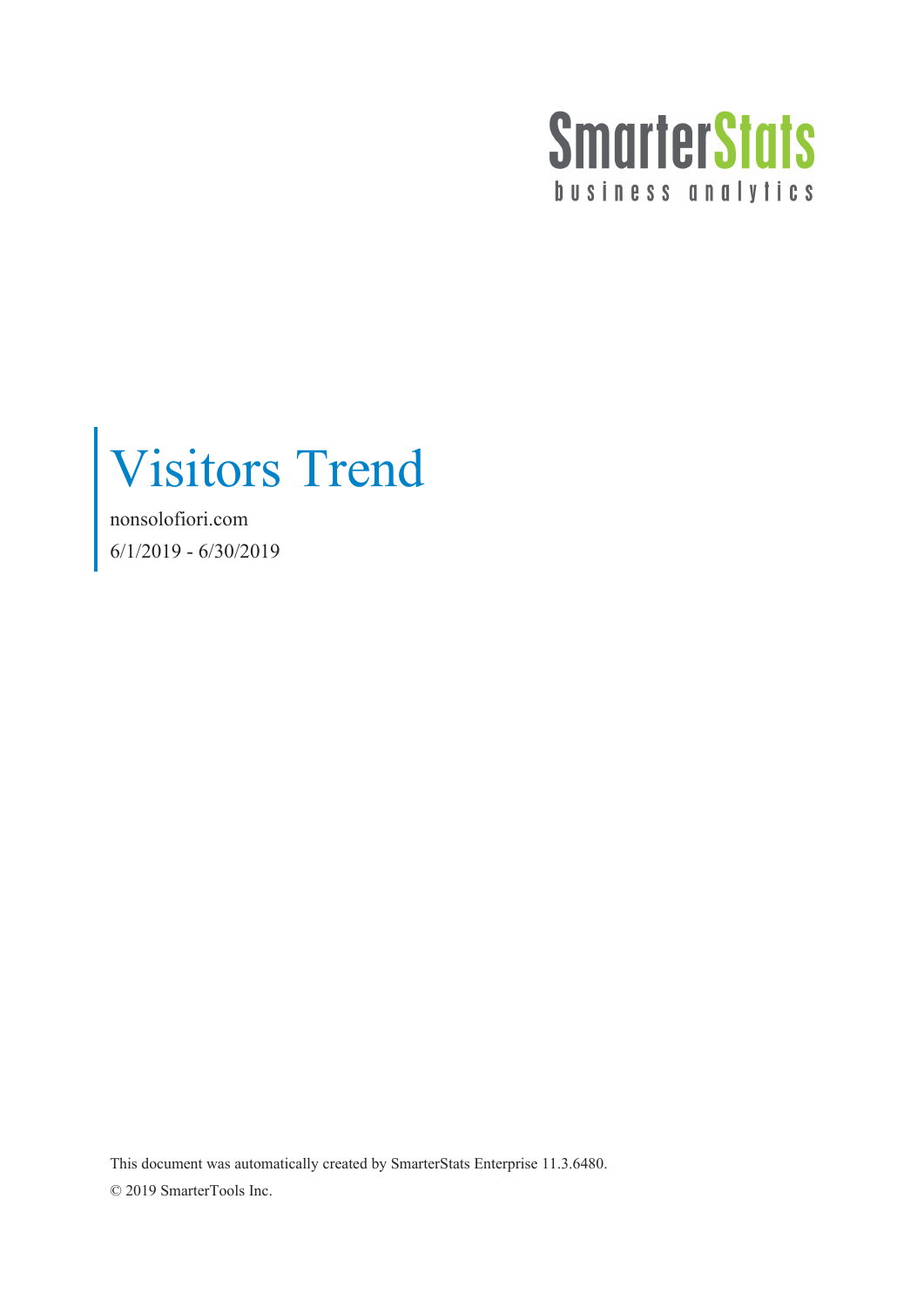### **Visitors Trend** 6/1/2019 - 6/30/2019 --- Visitors -- New Visits -- Return Visits 10,000  $8,000$ 6,000 4,000  $2,000$  $\overline{0}$ June, 2019

| Date       | <b>Visitors</b> | <b>Unique Visits</b> | <b>New Visits</b> | <b>Return Visits</b> |
|------------|-----------------|----------------------|-------------------|----------------------|
| June, 2019 | 9.598           | 5,501                | 5,501             |                      |
| Total      | 9.598           | 5,501                | 5,501             |                      |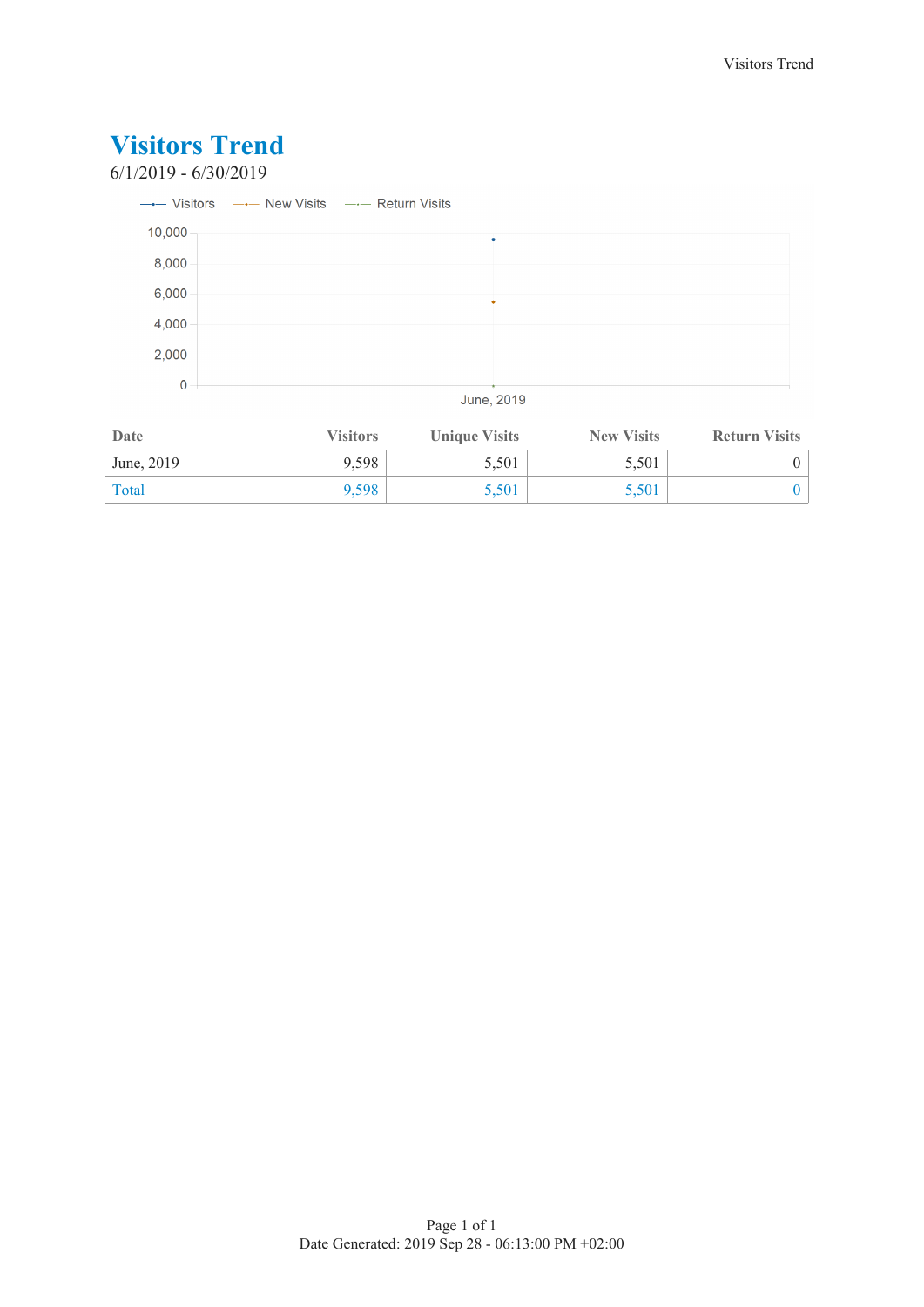

Visitors Trend

nonsolofiori.com 7/1/2019 - 7/31/2019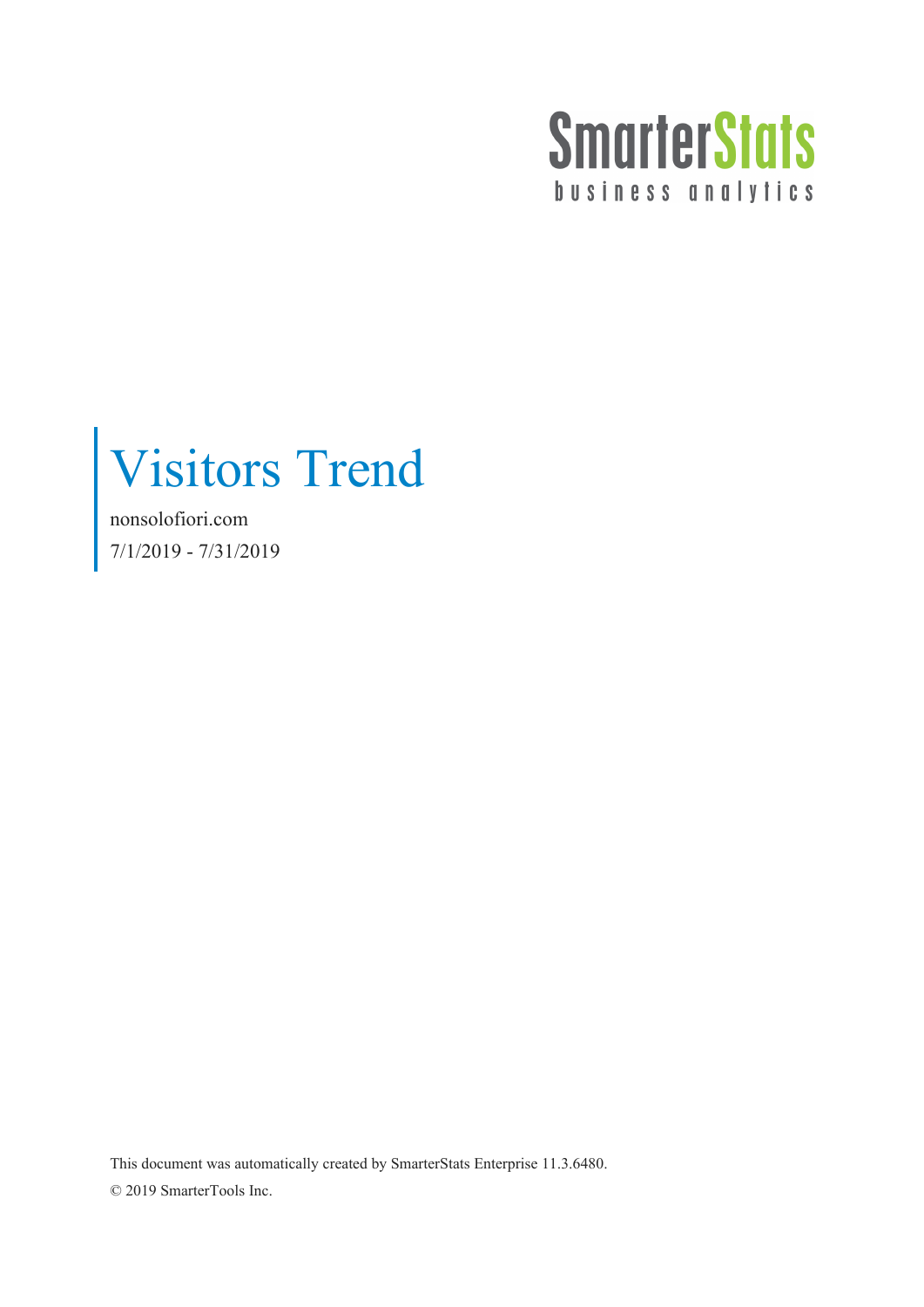

| Date       | <b>Visitors</b> | <b>Unique Visits</b> | <b>New Visits</b> | <b>Return Visits</b> |
|------------|-----------------|----------------------|-------------------|----------------------|
| July, 2019 | 8.988           | 5,205                | 5,205             |                      |
| Total      | 8,988           | 5,205                | 5,205             |                      |

#### Page 1 of 1 Date Generated: 2019 Sep 28 - 06:15:00 PM +02:00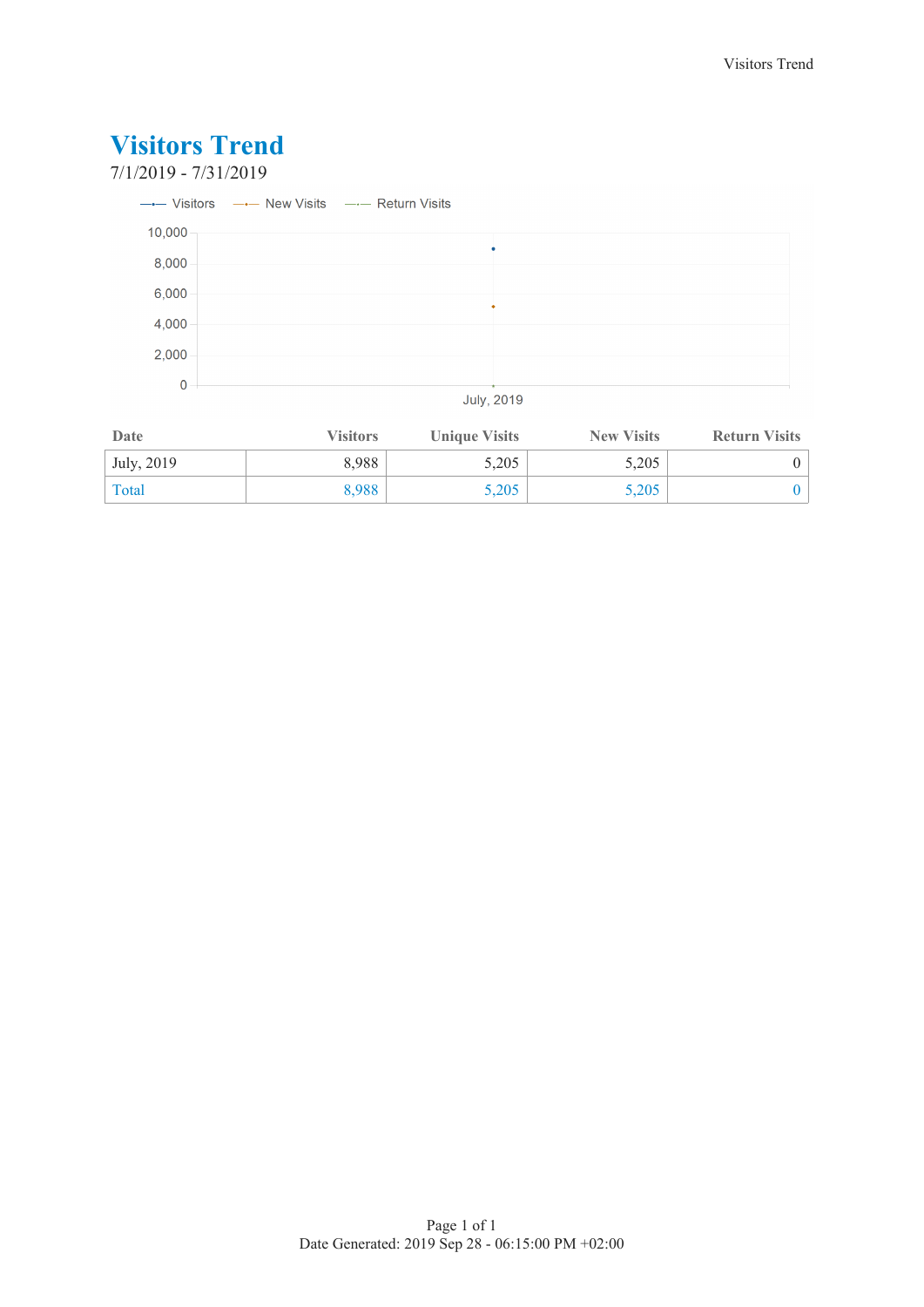

Visitors Trend

nonsolofiori.com 8/1/2019 - 8/31/2019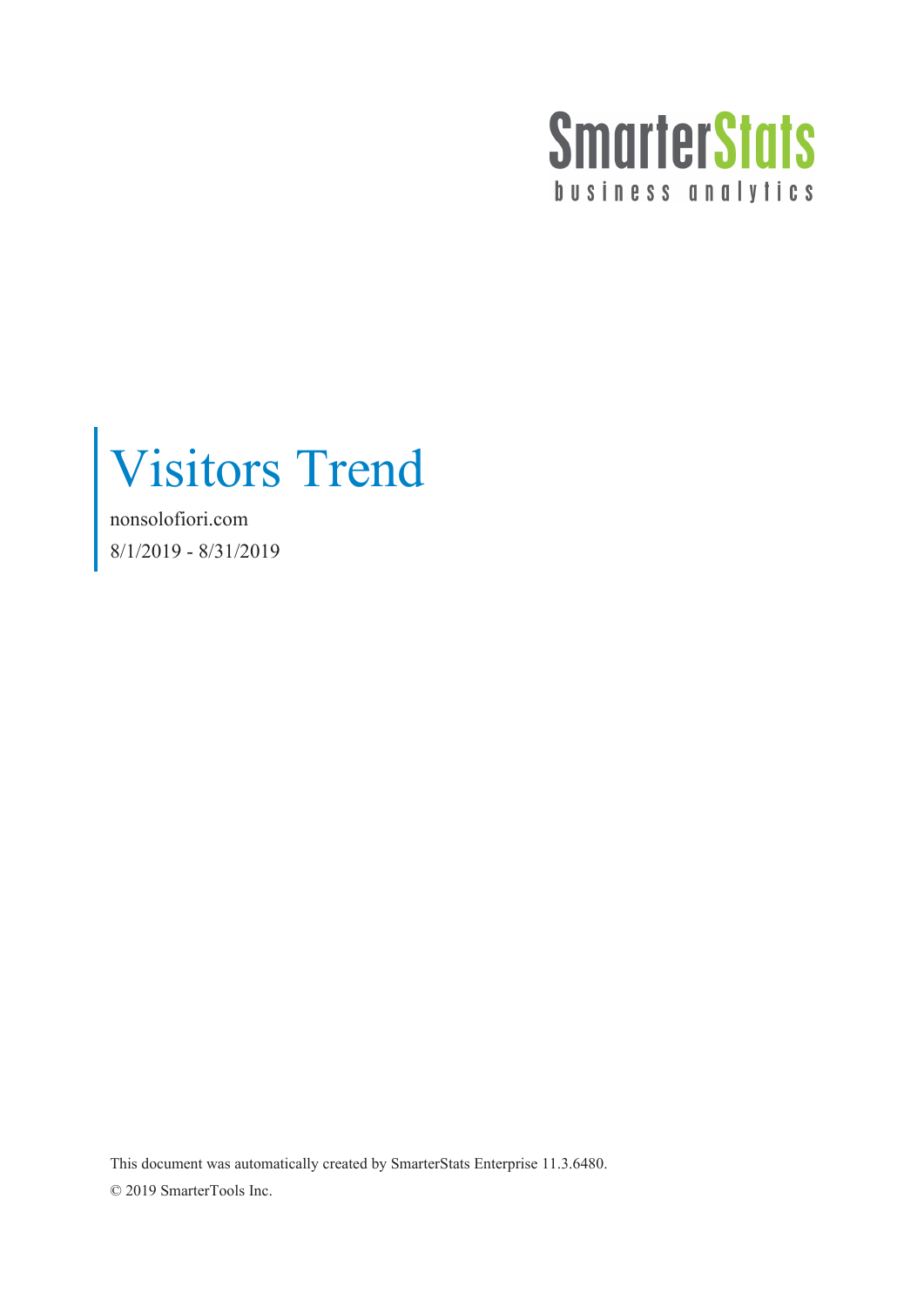### **Visitors Trend** 8/1/2019 - 8/31/2019 --- Visitors --- New Visits --- Return Visits 10,000  $8,000$ 6,000 4,000  $2,000$  $\overline{0}$ **August, 2019**

| Date                | <b>Visitors</b> | <b>Unique Visits</b> | <b>New Visits</b> | <b>Return Visits</b> |
|---------------------|-----------------|----------------------|-------------------|----------------------|
| <b>August, 2019</b> | 8.582           | 4.789                | 4.789             |                      |
| Total               | 8.582           | 4,789                | 4.789             |                      |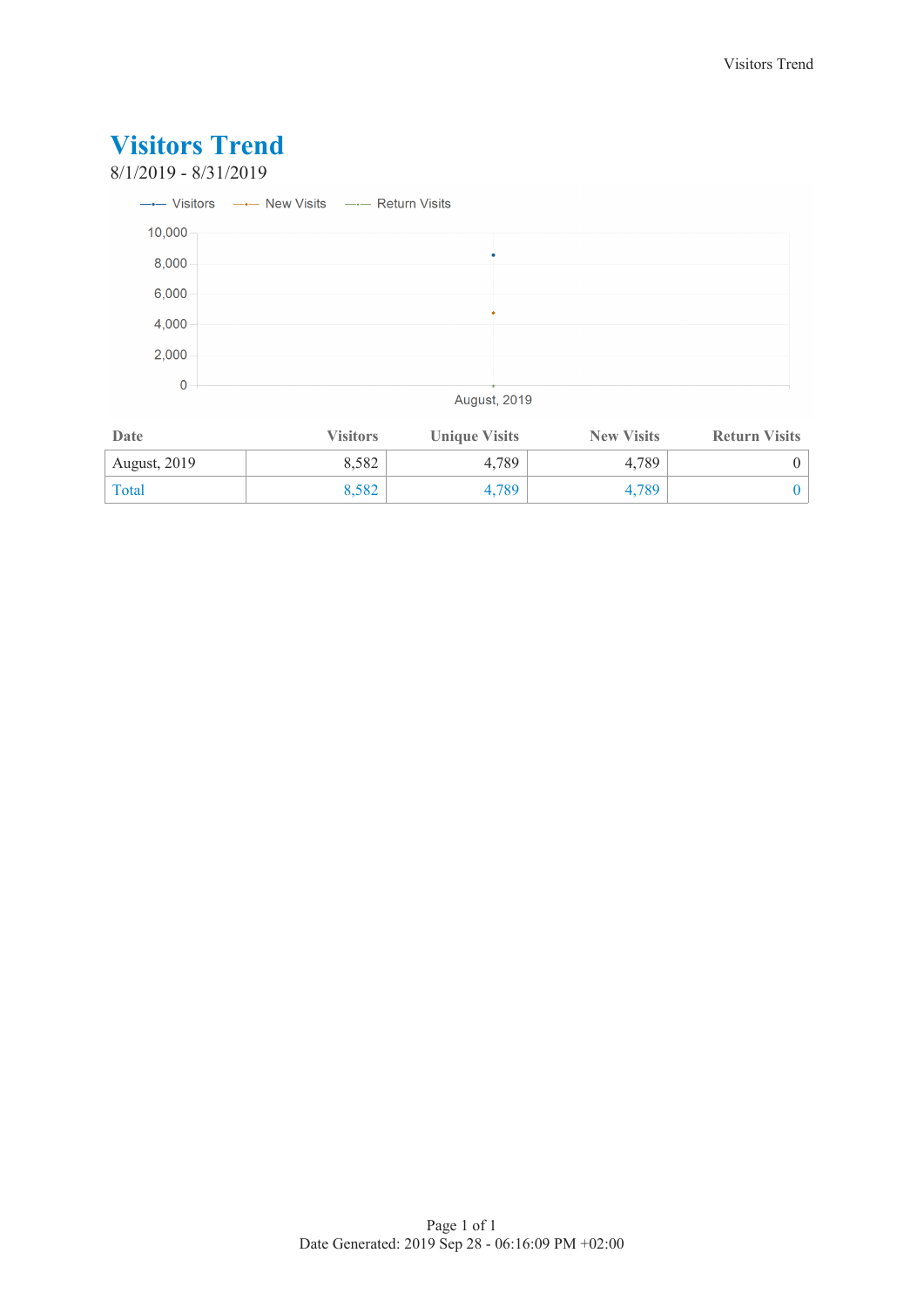

Visitors Trend

nonsolofiori.com 9/1/2019 - 9/30/2019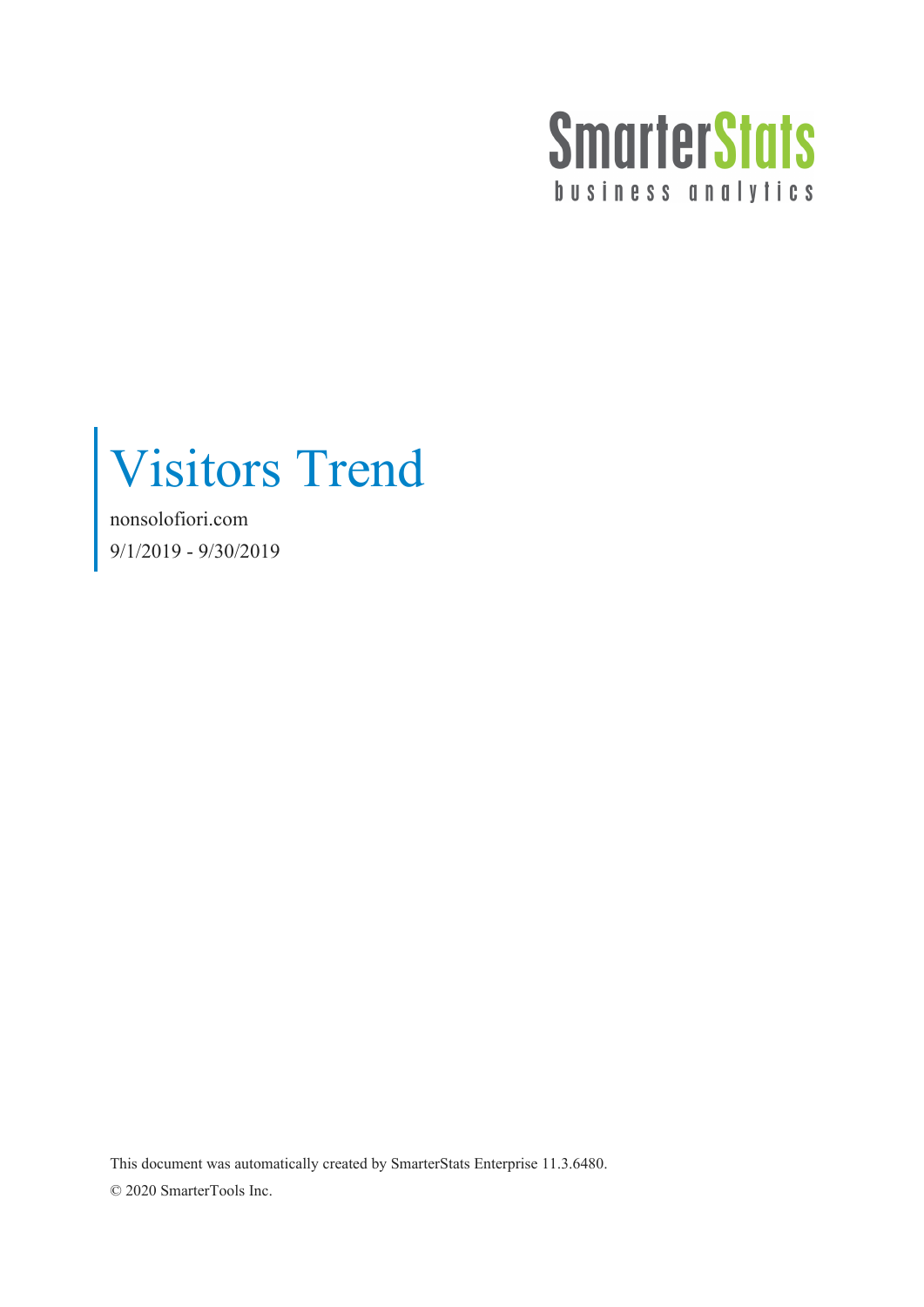### 9/1/2019 - 9/30/2019

|        | --- Visitors --- Unique Visits --- New Visits |  |
|--------|-----------------------------------------------|--|
| 12,000 |                                               |  |
| 10,000 |                                               |  |
| 8,000  |                                               |  |
| 6,000  |                                               |  |
| 4,000  |                                               |  |
| 2,000  |                                               |  |
| 0      |                                               |  |

September, 2019

| Date            | <b>Visitors</b> | <b>Unique Visits</b> | <b>New Visits</b> | <b>Return Visits</b> |
|-----------------|-----------------|----------------------|-------------------|----------------------|
| September, 2019 | 10.547          | 6,063                | 6,063             |                      |
| Total           | 10.547          | 6,063                | 6,063             |                      |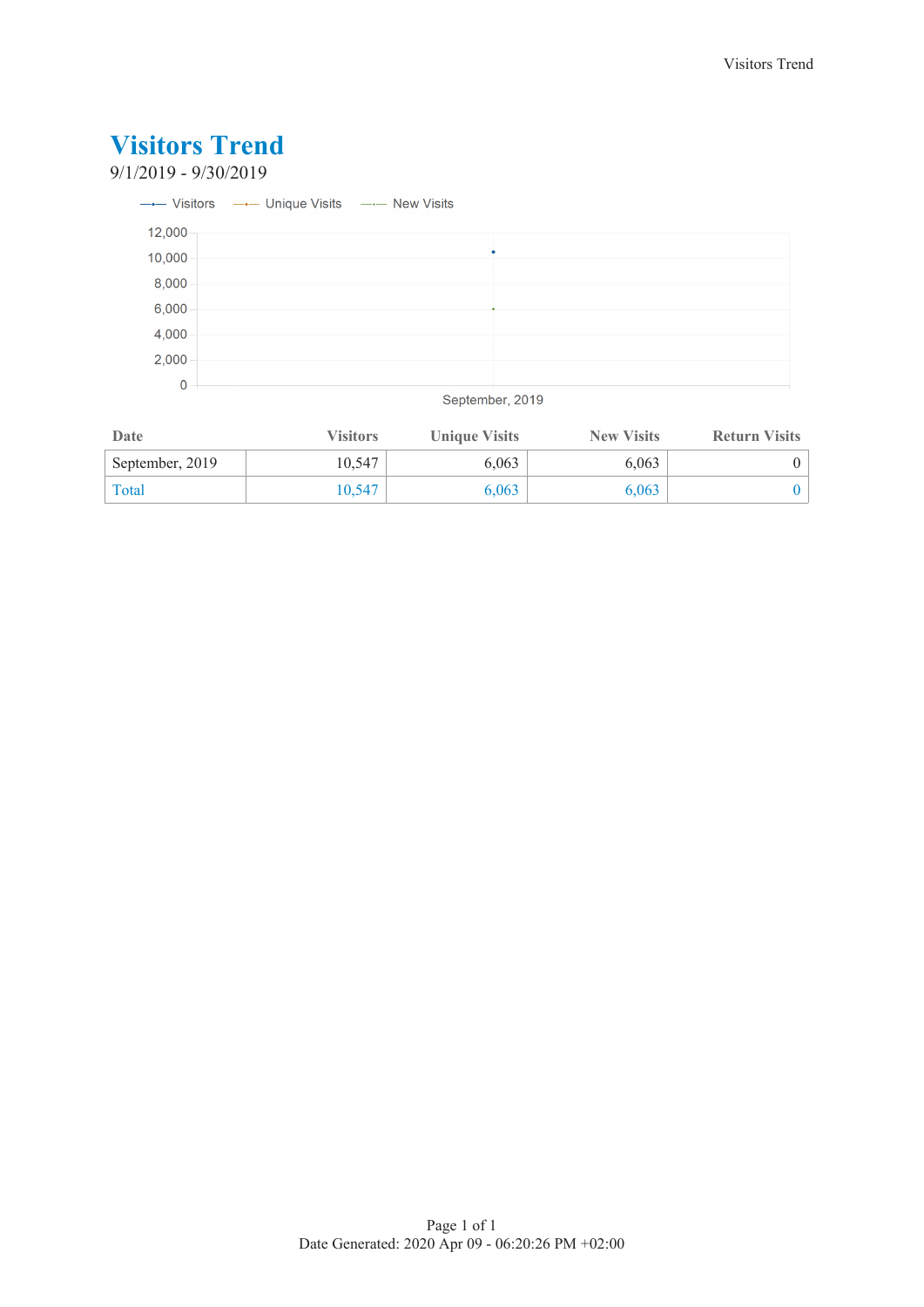

Visitors Trend

nonsolofiori.com 10/1/2019 - 10/31/2019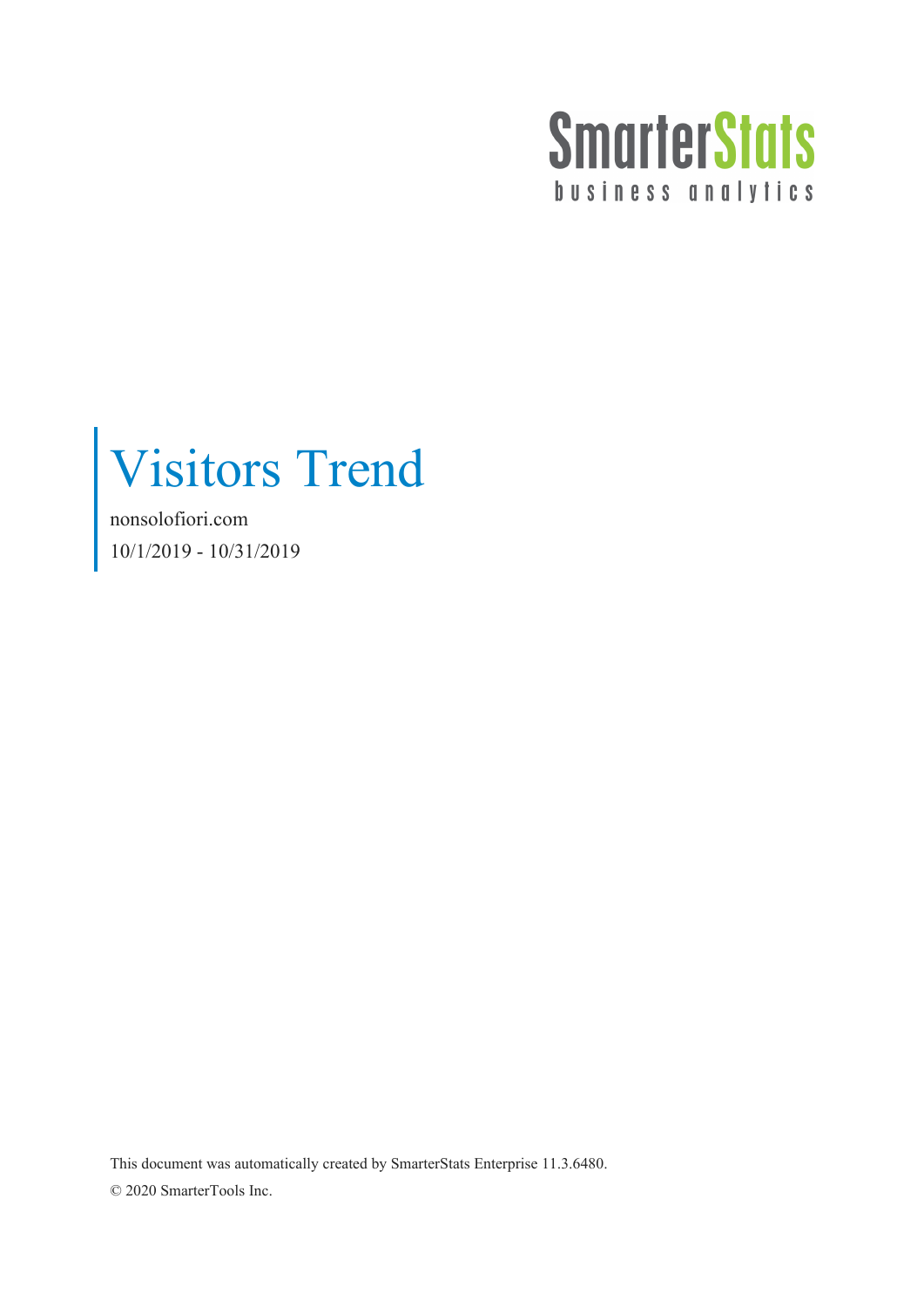10/1/2019 - 10/31/2019

|             | ---- Visitors --- Unique Visits --- New Visits |  |  |  |
|-------------|------------------------------------------------|--|--|--|
| 14,000      |                                                |  |  |  |
| 12,000      |                                                |  |  |  |
| 10,000      |                                                |  |  |  |
| 8,000       |                                                |  |  |  |
| 6,000       |                                                |  |  |  |
| 4,000       |                                                |  |  |  |
| 2,000       |                                                |  |  |  |
| $\mathbf 0$ |                                                |  |  |  |

### October, 2019

| Date          | <b>Visitors</b> | <b>Unique Visits</b> | <b>New Visits</b> | <b>Return Visits</b> |
|---------------|-----------------|----------------------|-------------------|----------------------|
| October, 2019 | 12.480          | 7,394                | 7.394             |                      |
| Total         | 12.480          | 7,394                | 7.394             |                      |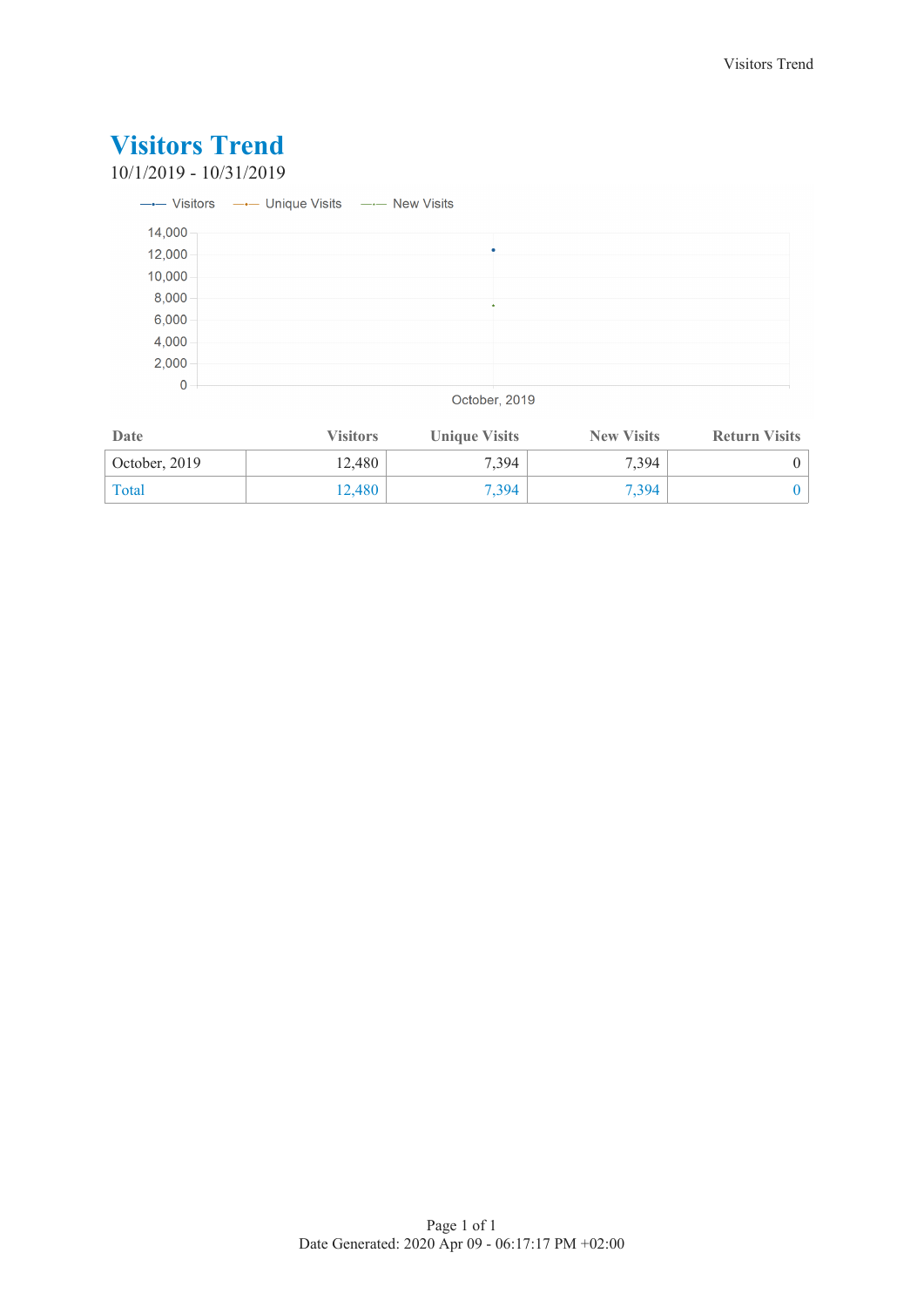

Visitors Trend

nonsolofiori.com 11/1/2019 - 11/30/2019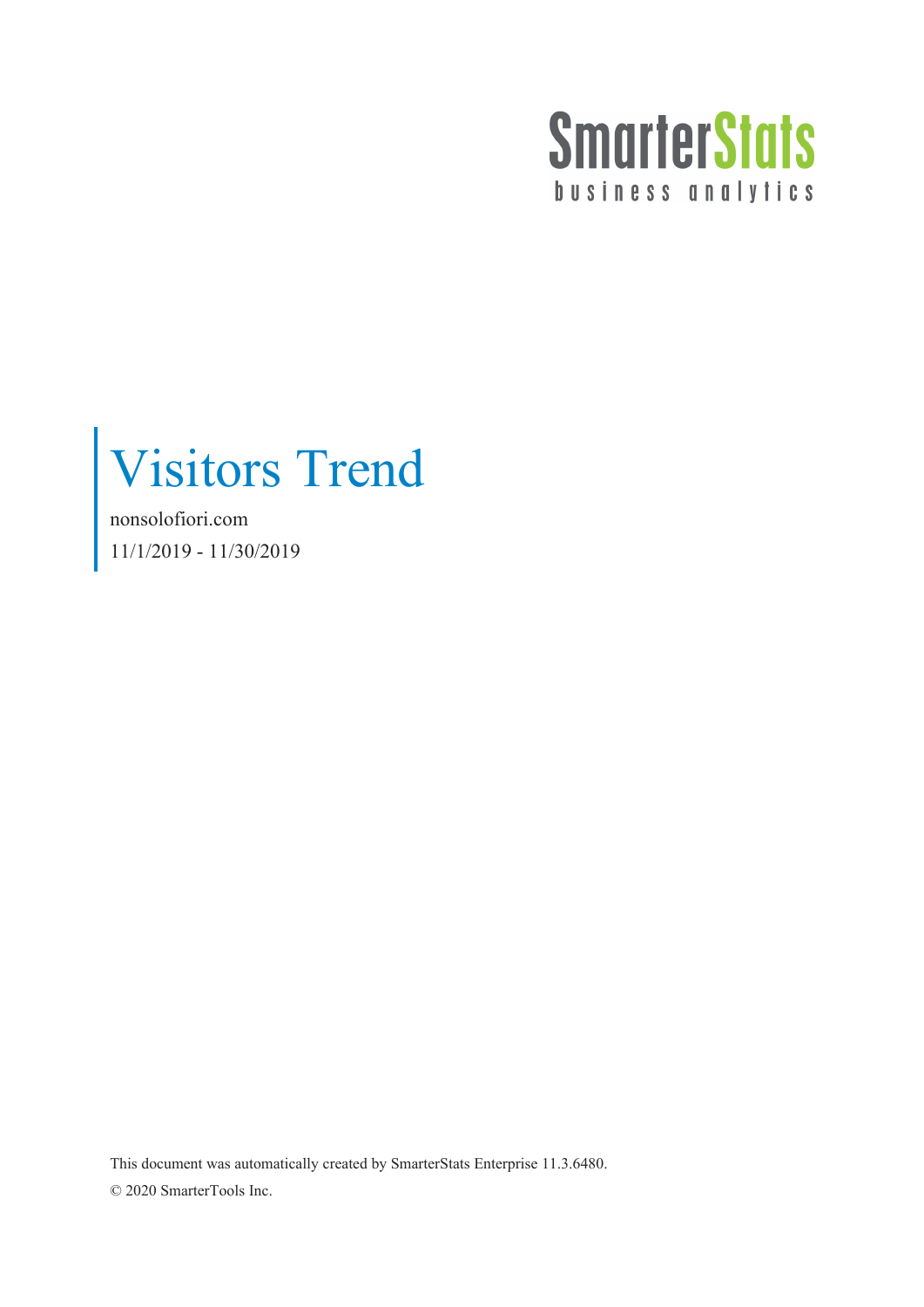11/1/2019 - 11/30/2019

|        | ---- Visitors --- Unique Visits --- New Visits |  |
|--------|------------------------------------------------|--|
| 16,000 |                                                |  |
| 14,000 | ٠                                              |  |
| 12,000 |                                                |  |
| 10,000 |                                                |  |
| 8,000  |                                                |  |
| 6,000  |                                                |  |
| 4,000  |                                                |  |
| 2,000  |                                                |  |
| 0      |                                                |  |

November, 2019

| Date           | <b>Visitors</b> | <b>Unique Visits</b> | <b>New Visits</b> | <b>Return Visits</b> |
|----------------|-----------------|----------------------|-------------------|----------------------|
| November, 2019 | 14.941          | 9.219                | 9.219             |                      |
| Total          | 14.941          | 9.219                | 9.219             |                      |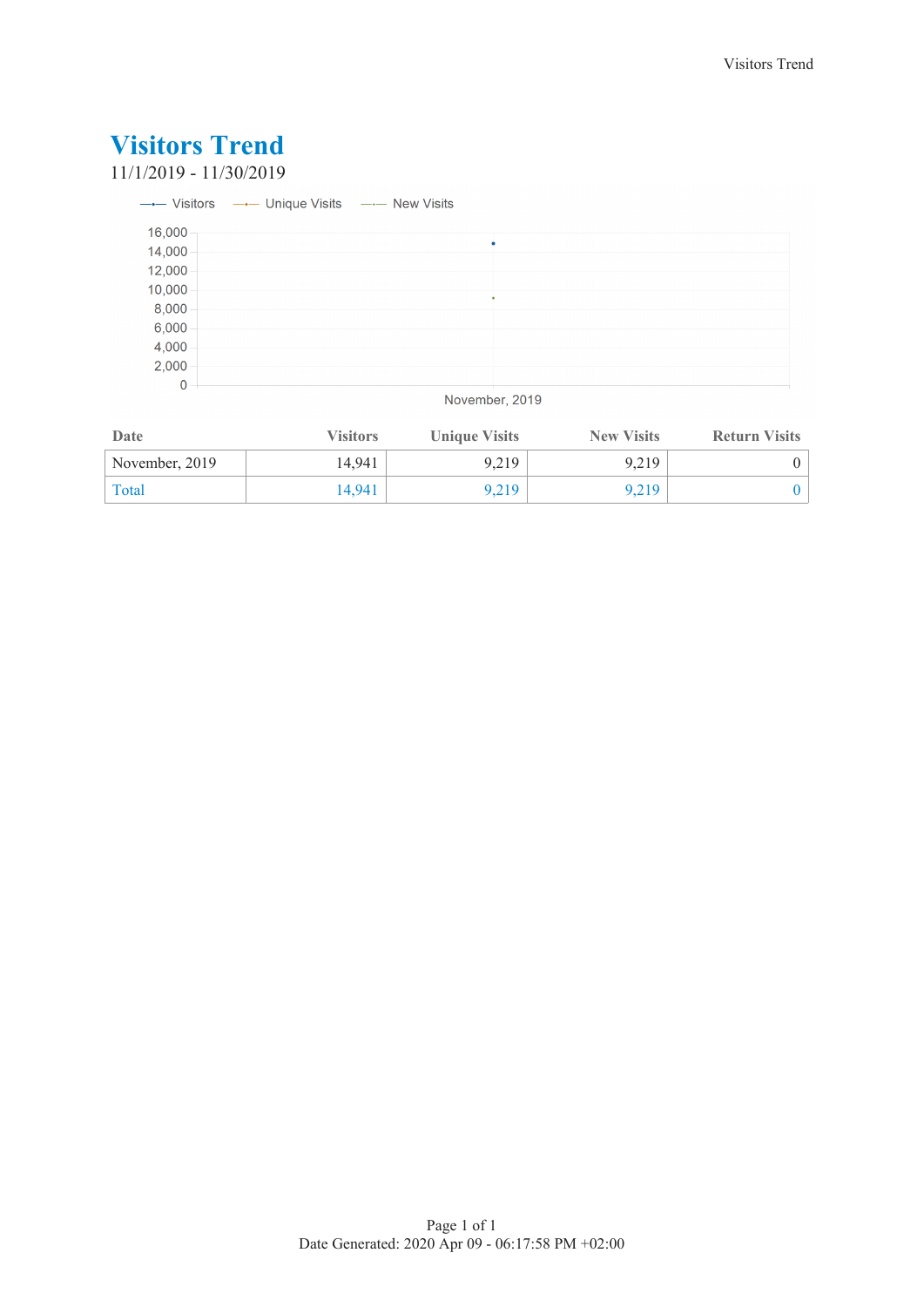

Visitors Trend

nonsolofiori.com 12/1/2019 - 12/31/2019